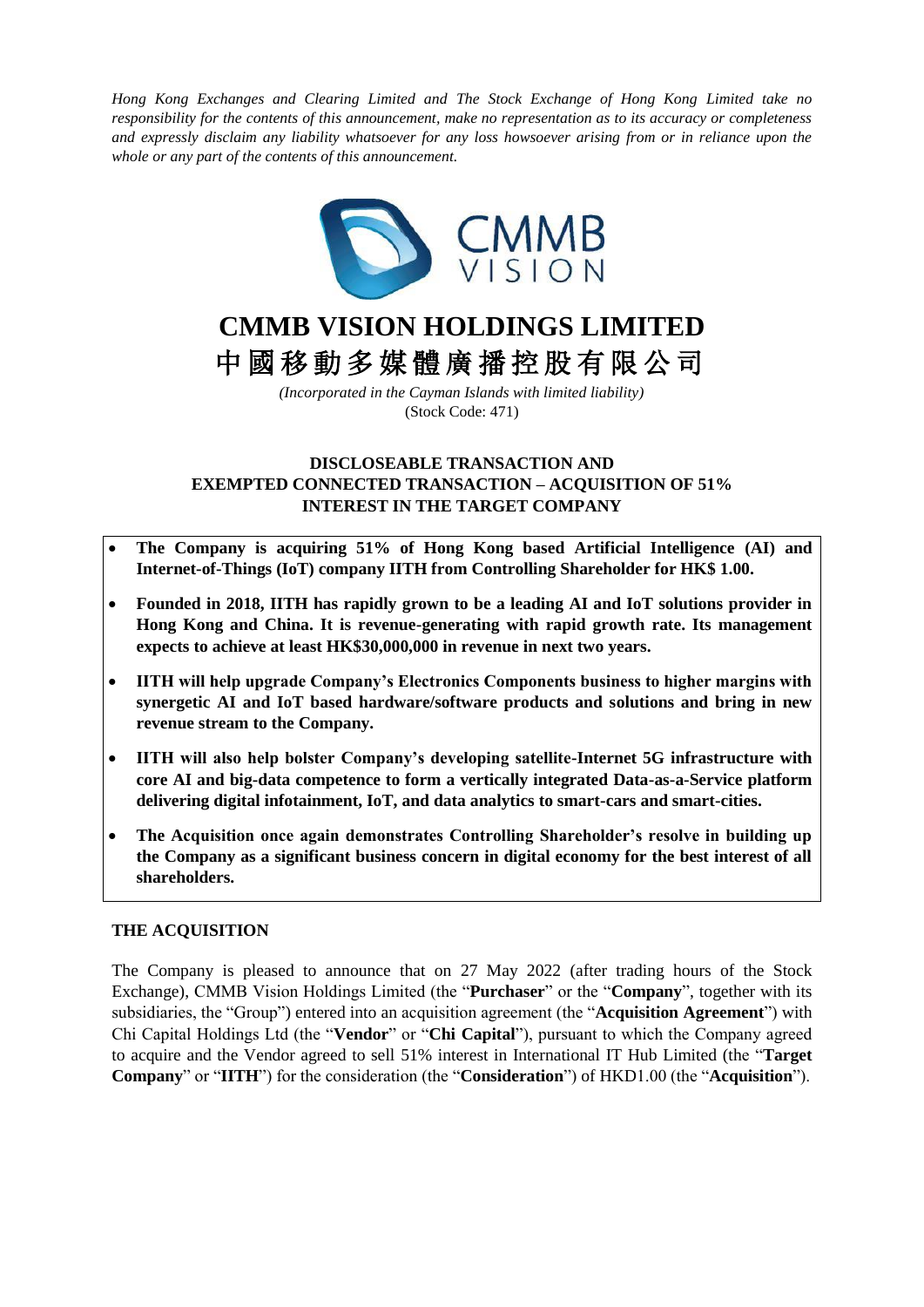# **Principal Terms of the Acquisition Agreement**

# *Date*

27 May 2022

# *Assets to be acquired*

Pursuant to the Acquisition Agreement, the Company agreed to acquire and Chi Capital agreed to sell 51% interest in the Target Company.

# *Consideration and basis of consideration*

The Consideration was HKD1.00, which was determined after arm's length negotiations between the parties with reference to the potential for future development of the commercial operation as well as synergetic development with the Company's business.

They are sold at the consideration of HK\$1.00 to the Company by the controlling shareholder Chi Capital, who is also the controlling shareholder of IITH. The nominal price gives the Company a huge potential windfall in enterprise value.

# *Payment of the Consideration*

The Purchaser shall pay to the Vendor the Consideration in full in one lump sum within 5 business days after the Completion Date.

# *Completion*

- (1) the Vendor and the Purchaser shall cooperate with each other to complete the transfer of the shares of the Target Company ("**Completion Date**"); and
- (2) on the Completion Date, the Vendor shall procure Target Company to transfer the seals, qualification certificates, all original contracts, financial documents and others of the Target Company.

Upon Completion, the Target Company will become an indirect non-wholly owned subsidiary of the Company, and its results, assets and liabilities will be consolidated into the accounts of the Group.

# **ABOUT THE ACQUISITION**

The Target Company is a Hong Kong based Artificial Intelligence ("**AI**") and big-data Internet-ofthings ("**IoT**") hardware and software solutions provider with operations in Hong Kong and China. It has advanced competence in areas such as AI-based video analytics, facial recognition and license plate recognition as well as IoT solutions.

Founded in 2018, the Company is already revenue generating. Upon Completion, the Acquisition, will add an existing new revenue stream to the Company with great future prospect. In addition, based on the management projection, the Target Company can generate over HK\$30 million in revenue for the next two years.

IITH is expected to be integrated as Company's subsidiary with a two-prong business approach. On one hand, it will leverage Company platform to carry on and expand its AI / IoT business as an independent subsidiary. On the other hand, it will provide its AI and big-data analytics competence to bolster Company's satellite-5G converged data-as-a-service infrastructure into a vertically integrated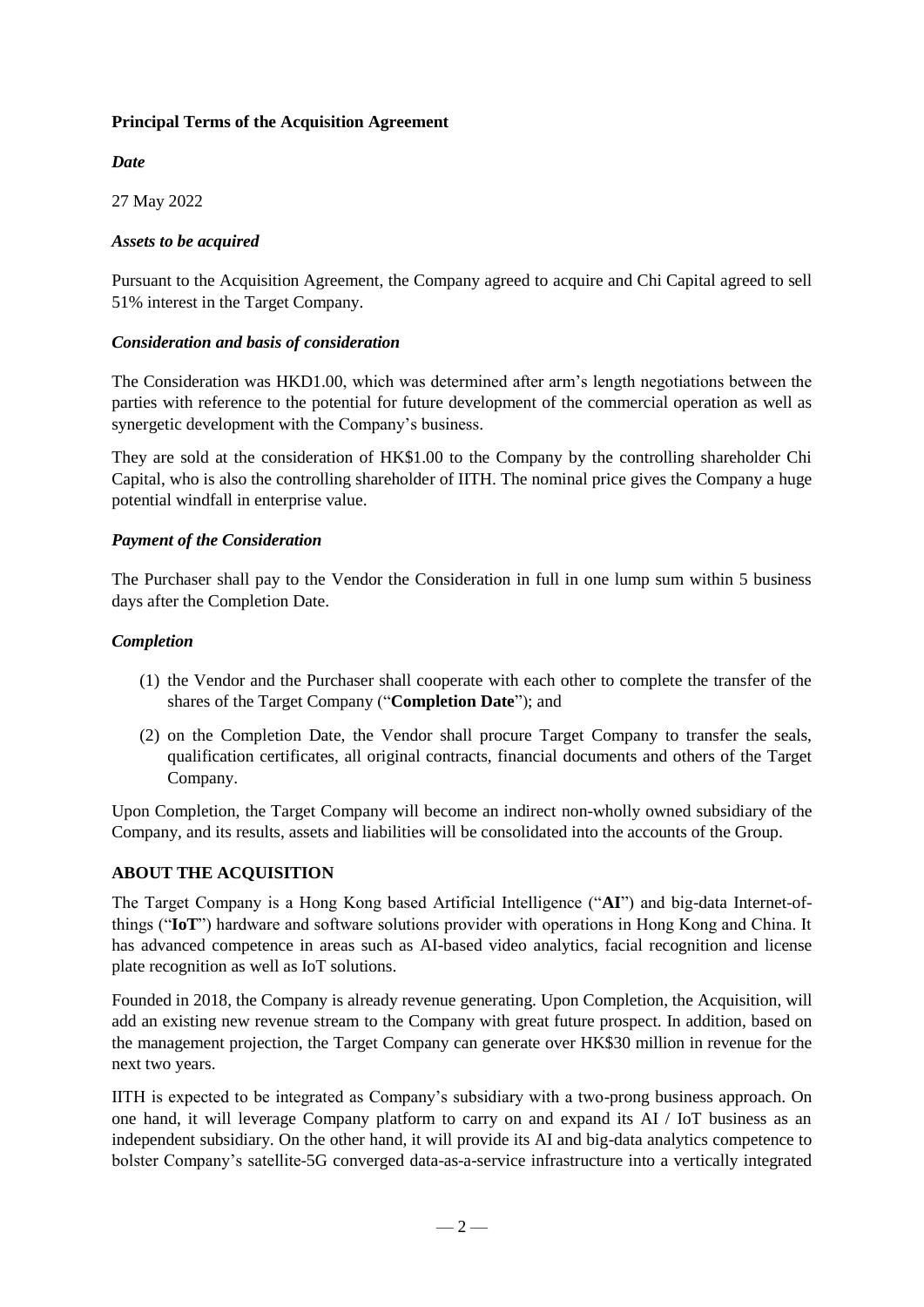operating platform with data aggregation, distribution, analytics so as to maximize business opportunities.

# **REASONS FOR AND BENEFITS OF THE ACQUISITION**

# **Upgrade and expand Company's PCB Electronics Components business with new AI and IoT based hardware/software solutions**

In order to enhance profit margin of existing PCB components business, the Company has been trying to upgrade to higher margin products. It has recognised the trend of AI and IoT technologies playing in the new-generation digital electronic devices and appliances, etc. IITH provides advanced hardware and software solutions in areas of AI-based video analytics, facial recognition, vehicle and license plate recognition, logistics, and community management, which can be highly complementary to the Company's PCB electronic component business platform as a whole. The Acquisition is expected to add AI and IoT based hardware and software revenue flows to the Company.

## **New revenue stream with enormous future prospect**

Commenced in 2018, IITH is an AI and IoT solution company in Hong Kong and is currently revenue-generating. The revenue will consolidate with that of the Company after Completion. In addition, based on the management projection, the Target Company can generate over HK\$30 million in revenue for the next two years. The management believe there will be gradually increase the investment budget and leverage of AI and IoT application from government and enterprise, to enhance their internal operating efficiency, which will be the catalyst of revenue growth of Target Company.

# **Bolster the Company's satellite-5G converged data-as-a-service infrastructure with AI and bigdata competence**

One of the core businesses the Company is expanding from of its CMMB multimedia technology is to provide data-as-a-service with a holistic satellite-5G converged mobile delivery and consumption infrastructure, which could be used to provide digital infotainment and data analytics for smart-car and smart city use. The Company's future satellite capabilities will include remote sensing for collecting and transmitting earth observation data such as carbon emission, climate change, and energy for industry and government use.

The addition of IITH will embolden the Company's satellite-5G platform with AI and big-data capabilities to perform a variety of data analytics and embolden the Company to be a comprehensive data-as-a-service operator.

# **Highly favourable terms to Company**

The consideration of HKD1.00 for acquiring the IITH business is highly favourable to the Company in entering into the highly coveted AI/IoT business. It again demonstrates the determination of the Controlling Shareholder to enhance the profitability of the Company in all shareholder's interest.

The Acquisition is a most efficient and cost-effective way for the Company to enter into the AI & IoT market and acquire the competence.

In view of the above, the directors of the Company (the **"Director(s)**") (including the independent non-executive Directors, but excluding Mr. Wong Chau Chi, the Director, being the sole director of Chi Capital and is deemed to be interested in the Acquisition) believe that the Acquisition is on normal commercial terms or better and in the ordinary and usual course of business of the Group, and in the interests of the Shareholders as a whole, and the terms of the Acquisition are fair and reasonable.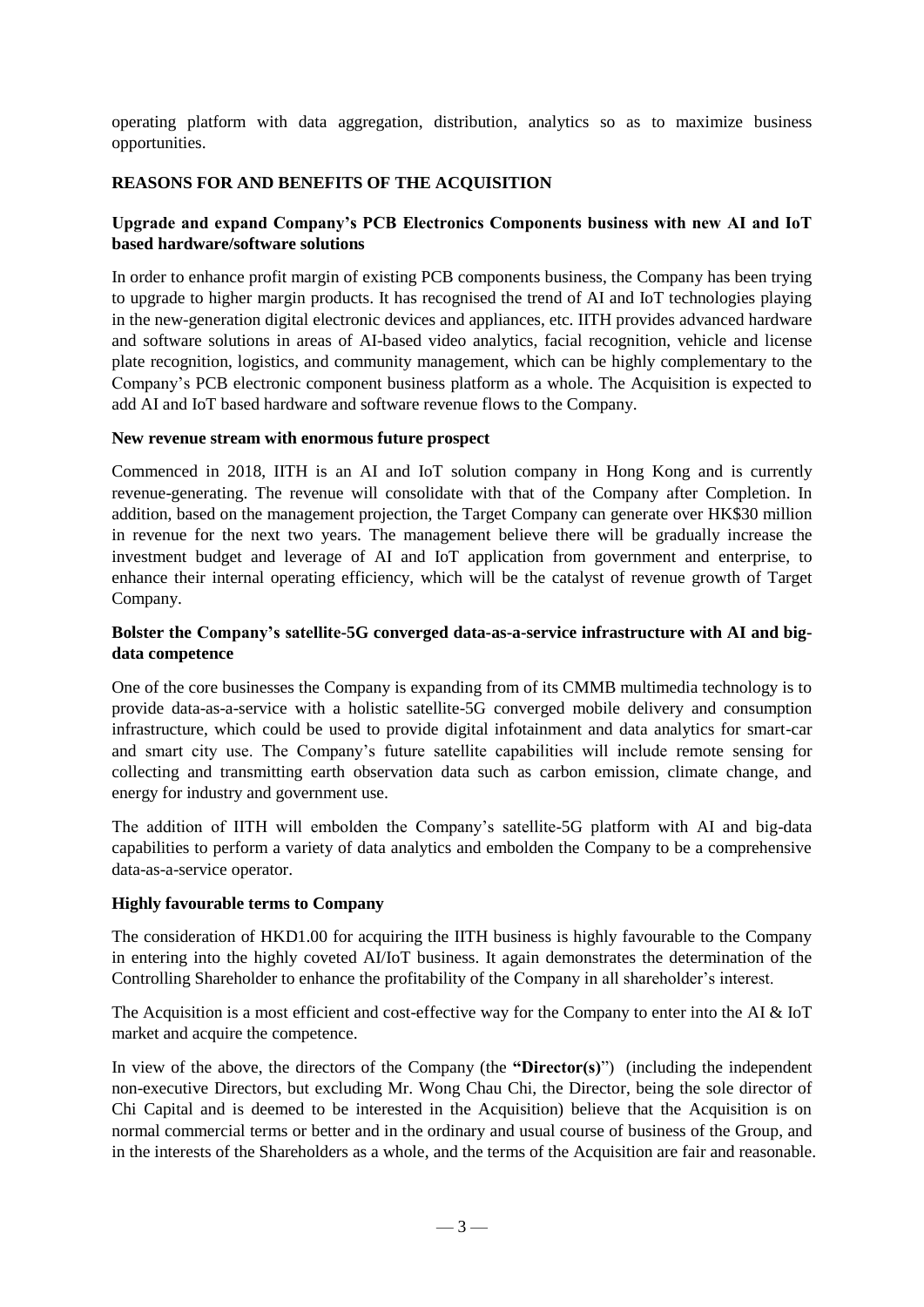To the best of the Directors' knowledge having made all reasonable enquiries, save for Mr. Wong Chau Chi, being the sole director and sole shareholder of Chi Capital, none of the Directors has any material interest in the transactions contemplated under the Acquisition Agreement. Mr. Wong Chau Chi had abstained from voting on the Board resolutions for approving the Acquisition Agreement.

## **INFORMATION ON THE TARGET COMPANY**

IITH was established on 13 March 2018 in Hong Kong a limited liability company. It mainly engages in the sales of hardware and software to be used in AI or IOT solution, also provide one-stop solutions for clients in Hong Kong and China. Core services include AI-based video analytics, facial recognition and license plate recognition as well as A-IOT Solutions. Clients of IITH from across various industry including government bodies, NGOs and various enterprise in Hong Kong and China. IITH leverages its self-developed algorithm with AI  $\&$  IOT solution to enhance operating efficiency to facilitate client's specific need. The management team of IITH includes members who have AI and IOT related field's experience for over 15 years. IITH is owned as to 49% by Mr. Wong Wai Chun, who is also a key management team member of IITH.

The unaudited financial information of the Target Company for the year ended 31 December 2021 is as follows:

|                       | For the year ended 31 December |
|-----------------------|--------------------------------|
|                       | 2021                           |
|                       | <b>HK\$'000</b>                |
|                       |                                |
| Revenue               | 10,733                         |
| Net profit before tax | 144                            |
| Net profit after tax  | 144                            |

# **INFORMATION ABOUT THE PARTIES**

#### **The Company**

The Company was incorporated in the Cayman Islands with limited liability, the issued Shares of which are listed on the Main Board. The Company is an investment holding company and the Group is principally engaged in the provision of convergent mobile multimedia broadcasting, satellite infotainment multimedia technology and services for vehicles and maritime applications, and trading of printed circuit board.

# **Chi Capital**

Chi Capital Holdings Ltd, a company incorporated under the laws of the BVI with limited liability, which is wholly-owned by Mr. Wong Chau Chi. It is principally engaged in investment holding, including its investment holding in the Company.

#### **The Target Company**

The Target Company is a limited liability company in Hong Kong, which is owned 51% by the Vendor and 49% by Mr. Wong Wai Chun, who is also a key management team member of IITH, and is principally engaged in the sales of hardware and software to be used in AI or IOT solution, also provide one-stop solutions for clients in Hong Kong and China. Core services include AI-based video analytics, facial recognition and license plate recognition as well as A-IOT Solutions.